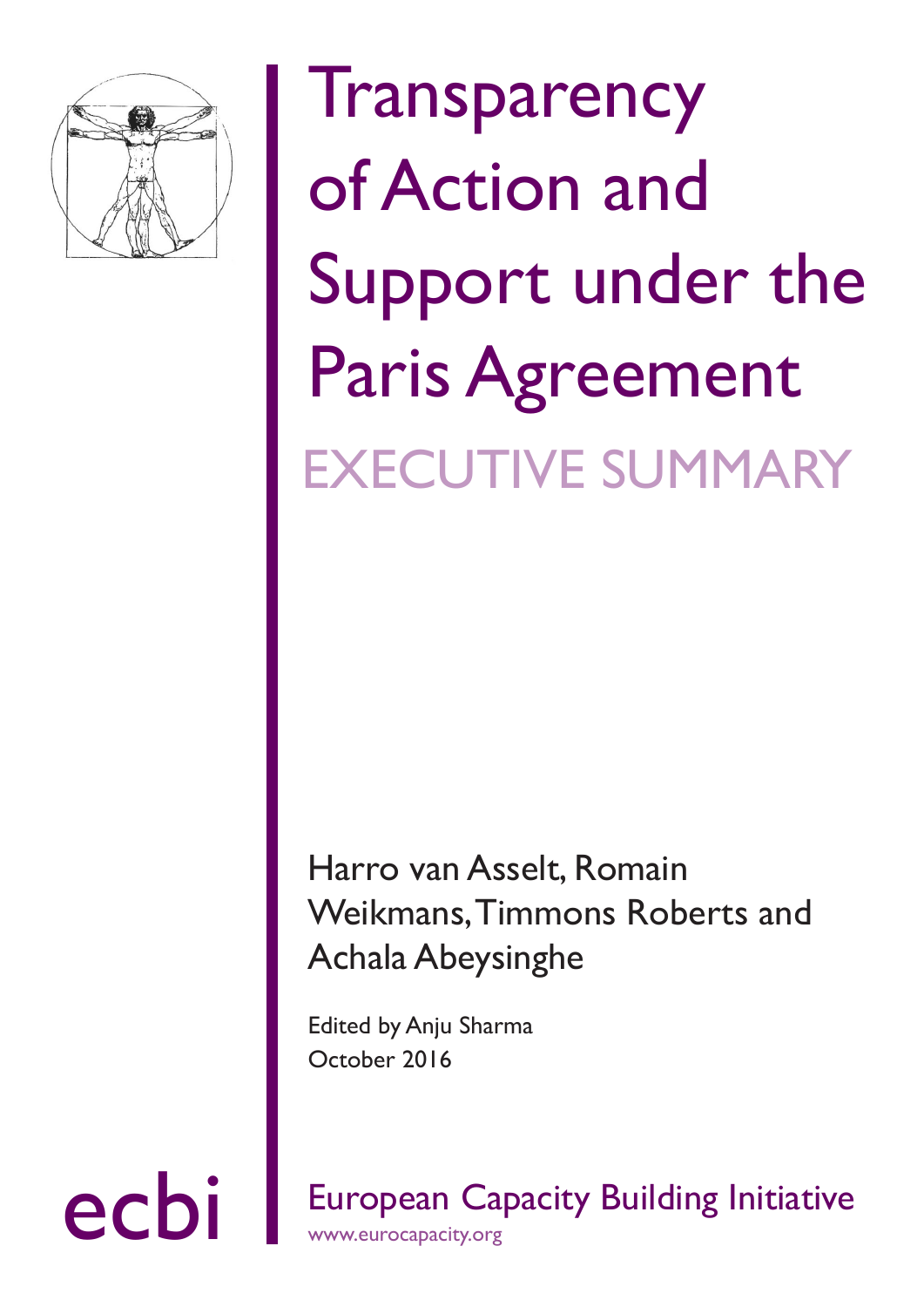## **EXECUTIVE SUMMARY**

One of the key elements of the Paris Agreement is its "*enhanced transparency framework*", set out in Article 13. Transparency of action and support is of crucial importance for the functioning of the Paris Agreement, as it can: help build trust and confidence among Parties; foster shared understandings by clarifying the information underlying Parties' Nationally Determined Contributions (NDCs); help mobilise domestic support for stronger climate action and further support; improve efficacy of action through enhanced learning; and hold Parties accountable for implementing their actions and maintaining and increasing their levels of ambition.

This paper offers an analysis of some of the major questions raised by the Paris Agreement with regard to transparency, in the form of a commentary on Article 13 as well as other provisions of the Paris Agreement and Decision 1/CP.21 that pertain to the issue. On the basis of our analysis, we identify several areas where the Paris Agreement has left gaps in building a comprehensive and coherent transparency system, and offer recommendations (summarised in *Table 1*).

| Table 1: Summary of Recommendations                                   |                                                                                                                                                                                                |                                                                                                                                                                                                                                                                                                                                                                                            |  |
|-----------------------------------------------------------------------|------------------------------------------------------------------------------------------------------------------------------------------------------------------------------------------------|--------------------------------------------------------------------------------------------------------------------------------------------------------------------------------------------------------------------------------------------------------------------------------------------------------------------------------------------------------------------------------------------|--|
|                                                                       | <b>Gaps</b>                                                                                                                                                                                    | <b>Recommendations</b>                                                                                                                                                                                                                                                                                                                                                                     |  |
| <b>Crosscutting Elements</b>                                          |                                                                                                                                                                                                |                                                                                                                                                                                                                                                                                                                                                                                            |  |
| <b>Flexibility</b>                                                    | Lack of clarity on key terms, such as "built-in<br>flexibility" and "capacities".                                                                                                              | Parties to discuss practical options for flexibility in<br>reporting and review in the development of modalities,<br>procedures and guidelines (MPGs) for the transparency<br>framework.                                                                                                                                                                                                   |  |
| <b>Relation with global</b><br>stocktake                              | • Unclear how transparency framework outputs<br>will serve as inputs into the global stocktake<br>(Article 14).<br>• Unclear whether support needed will be<br>considered in global stocktake. | • Parties to specify what types of reports under Article<br>13 could serve as inputs into the global stocktake.<br>• Parties also to identify information on support needed<br>as input into the global stocktake.                                                                                                                                                                         |  |
| <b>Relation with</b><br>implementation<br>and compliance<br>mechanism | No explicit linkage between outputs of<br>transparency framework and the functioning of<br>the implementation and compliance mechanism<br>(Article 15).                                        | Parties to clarify in development of Article 15 modalities<br>and procedures whether (and, if so, how) outputs<br>of, and activities under, Article 13 would inform the<br>implementation and compliance mechanism.                                                                                                                                                                        |  |
| <b>Relation with other</b><br>elements of Paris<br><b>Agreement</b>   | Unclear how transparency framework relates<br>to REDD+ (Article 5), the mechanisms under<br>Article 6, and loss and damage (Article 8).                                                        | In development of MPGs, Parties to identify linkages with<br>elements of Paris Agreement not mentioned in Article<br>13, and align guidance where needed.                                                                                                                                                                                                                                  |  |
| <b>Transition from</b><br>existing transparency<br>system             | Lack of clarity on the transition from existing<br>systems of transparency to Paris systems.                                                                                                   | • Parties to task the UNFCCC Secretariat to prepare<br>a technical report on lessons learned from existing<br>transparency processes so that Parties can identify what<br>elements of existing processes could be maintained and<br>what elements are no longer relevant.<br>• Parties to develop a roadmap to clarify the timing of<br>the transition from existing transparency systems. |  |
| <b>Transparency of action</b>                                         |                                                                                                                                                                                                |                                                                                                                                                                                                                                                                                                                                                                                            |  |
| <b>NDC</b> guidance                                                   | Without further UNFCCC guidance for NDCs<br>and accompanying information, tracking progress<br>with implementing NDCs, and aggregating and<br>comparing them, is very challenging.             | Parties to provide further guidance for NDCs and<br>accompanying information (under paragraphs 26 and<br>28 of Decision I/CP.21) as soon as possible, to facilitate<br>the development of the MPGs for the transparency<br>framework.                                                                                                                                                      |  |
| Transparency of<br>adaptation                                         | Unclear what transparency of adaptation<br>actions entails, especially if not supported by<br>international finance. Which actions should be<br>reported? How should they be measured?         | Parties to develop further guidance for monitoring and<br>evaluating adaptation actions (including guidelines for<br>National Adaptation Plans).                                                                                                                                                                                                                                           |  |